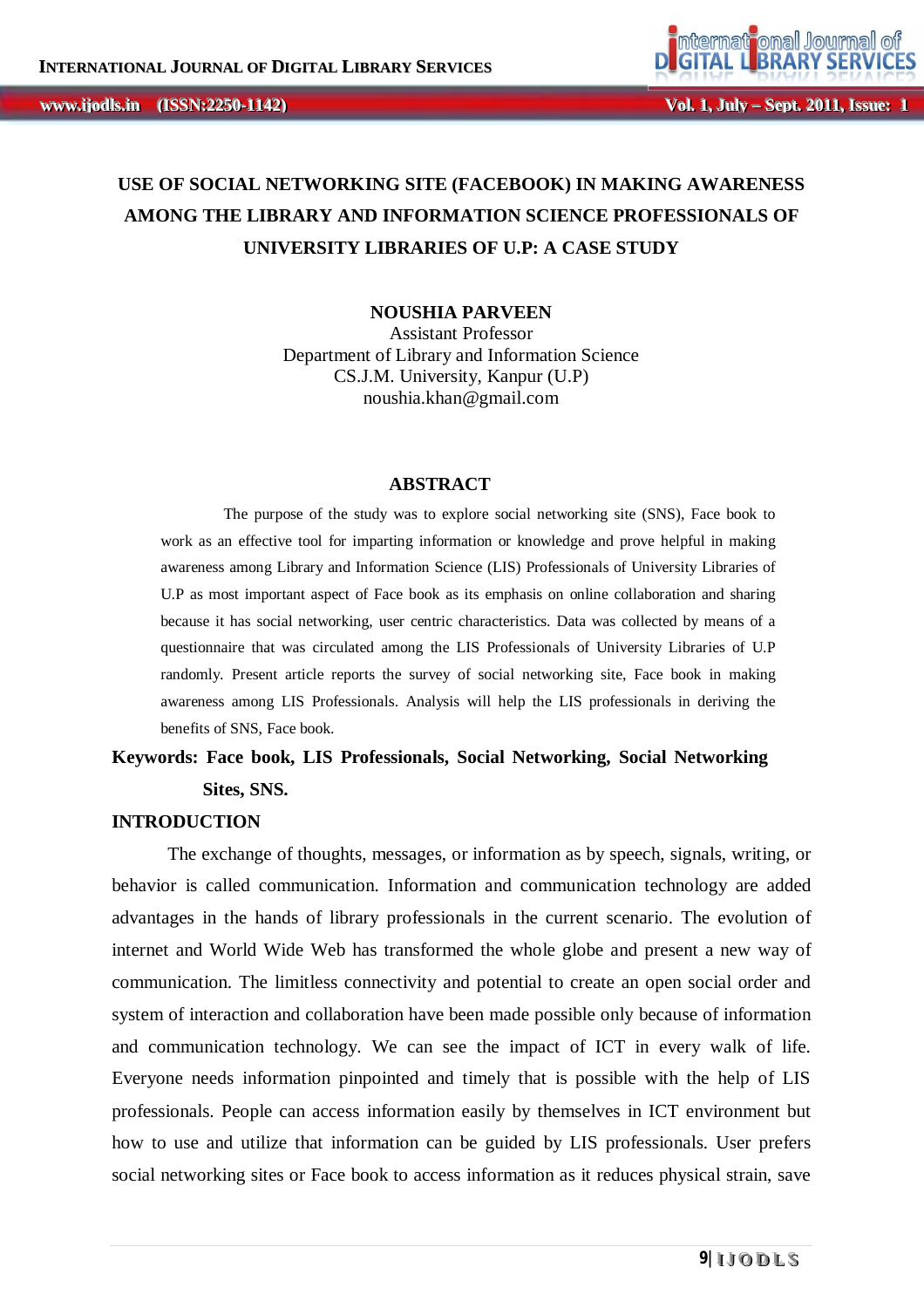the time; they are able to complete the work within time, minimize expenses and keep accuracy. Foremost challenge before the library and information science professionals is to face the needs of the user in current ICT environment and to provide access to all relevant information and integrated it on networked across the world.

#### **Social network**:

Social network is a broad term used to denote the blogs, user created videos and wikis. A social networking is an online service, platform or site that focuses on building and reflecting of social network or social relations among people who share interests and activities. Social networking often involves grouping specific individuals or organizations together. Social network provides a quick, low tech method to generate, maintain web based subject guides and act as communication tools to enable social interaction among LIS Professionals. Most social network services are web based and provide means for users to interact over the internet. They interact, share and exchange resources by social networks. It promotes free flow of information and sharing of resources beyond boundaries.

#### **Social Networking Sites:**

Social networking site functions like an online community of internet users. People use social networking sites for communication personally as well as professionally to contact with others. Social networking sites like Face book provides new venues for young LIS Professionals to express themselves and to interact with one another. It provides an unprecedented platform for them to dynamically farm, collaborative groups and creates, publish, exchange, share and cooperate any type of information. It makes use of web sites and LIS Professionals are using SNS closely followed by creating awareness, socializing, making friends and new arrival display is predominantly dominated by SNS closely followed by topic discussion and metadata linking.

#### **Facebook:**

Currently Face book is the fifth most trafficked site on the internet worldwide and second most trafficked social media site on the world. It was first founded by Mark Zuckerberg in 2004. These are interactive allowing visitors to leave comments, message each other via widgets on the blogs and it is the interactivity that distinguishes them from other static websites .It has affected the social life and activity of people in various ways. It is just like social phenomena that not just connect people together but generate and contributes the web contents itself. It enables users to choose their own privacy settings and choose who can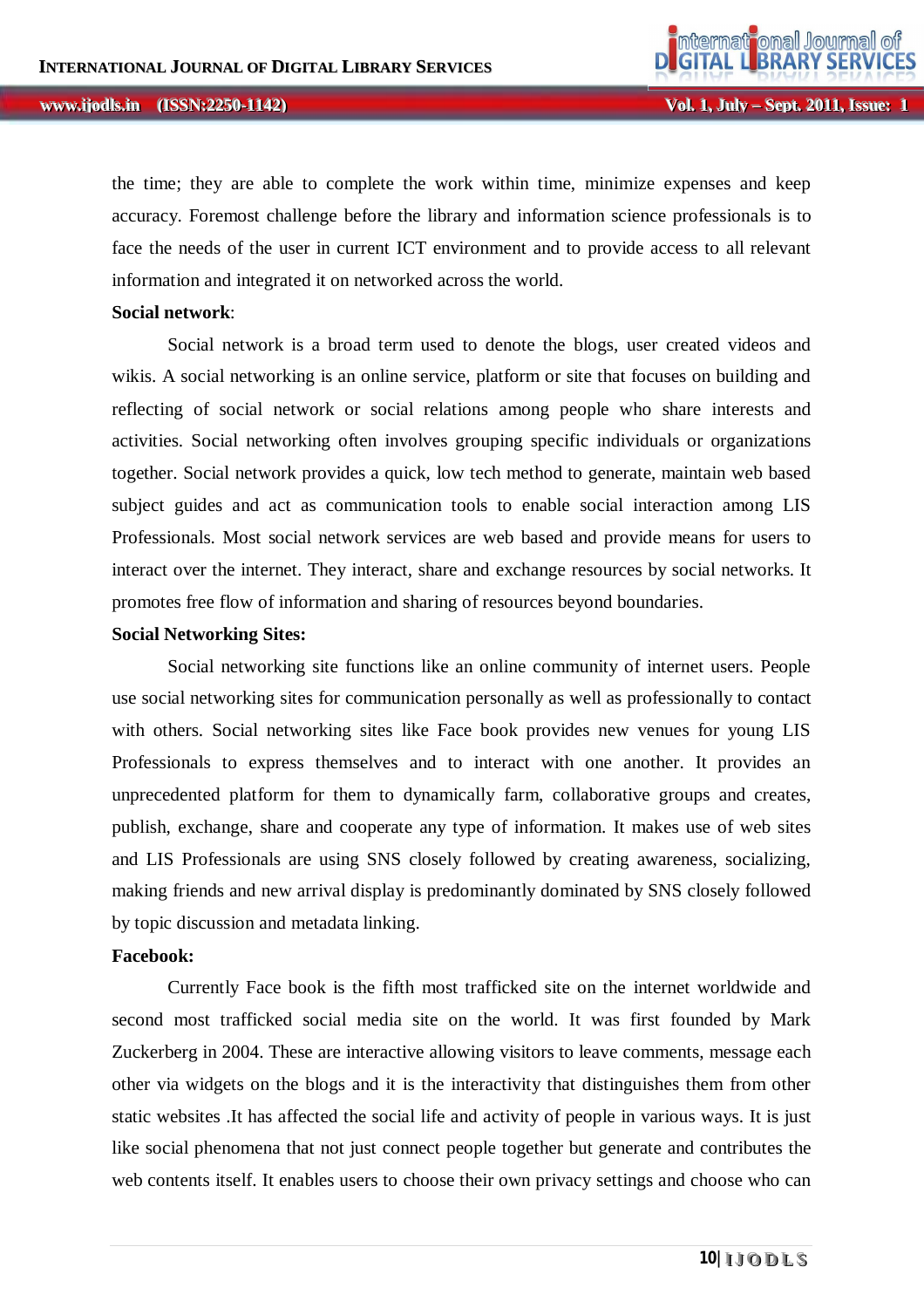#### **ii jjooddllss...** *iISSN:2250-1142)*

see specific parts of their profile. It engage and push content to user. It gives an opportunity to make community and receive fast, quick respond to feed back.

#### **Library and Information Science Professionals:**

Generally all the people who are engaged with library and information science subject either as a Librarian or Lecturer or Research Scholar or Technical Assistant or Student are called Library and Information Science Professionals. But In LIS Professionals we have taken here the Assistant Librarian, Deputy Librarian, Lecturers, Readers, Research scholars, M.phil and post graduate (MLISc) students of university libraries of U.P. Eight questions were asked to them and we have received answers of all of them. We have taken five social networking sites - Facebok, Twiter, Linkdeln, Orkut and Yahoo to conduct our study and to reveal LIS Professional's view about them as whether these sites are helpful in making awareness among them or not.

# **USES OF FACEBOOK FOR LIBRARY AND INFORMATION SCIENCE PROFESSIONALS**

- The primary function of any library is to acquire, store and disseminate the information, in the same way facebook also explores the information variously.
- facebook helps students or research scholar to develop practical research skills that they need in a world where knowledge construction and dissemination make increasing use of online information network.
- Facebook works as a tool to mobilize library services among younger generation of LIS Professionals.
- Similarly as to get aware of the users about new arrivals library have make notices, in the same way facebook also shows new information in the form of notification.
- The faculty of Library and Information Science may get share information with their students on
- SNS, Face book that will help to embark their wide knowledge to the student's community outside the classroom.
- Face book can work as a tool for interaction among the students and teachers.
- The popularity of social networking sites is increasing among the educated people especially adult youth in college and universities and by LIS Professionals.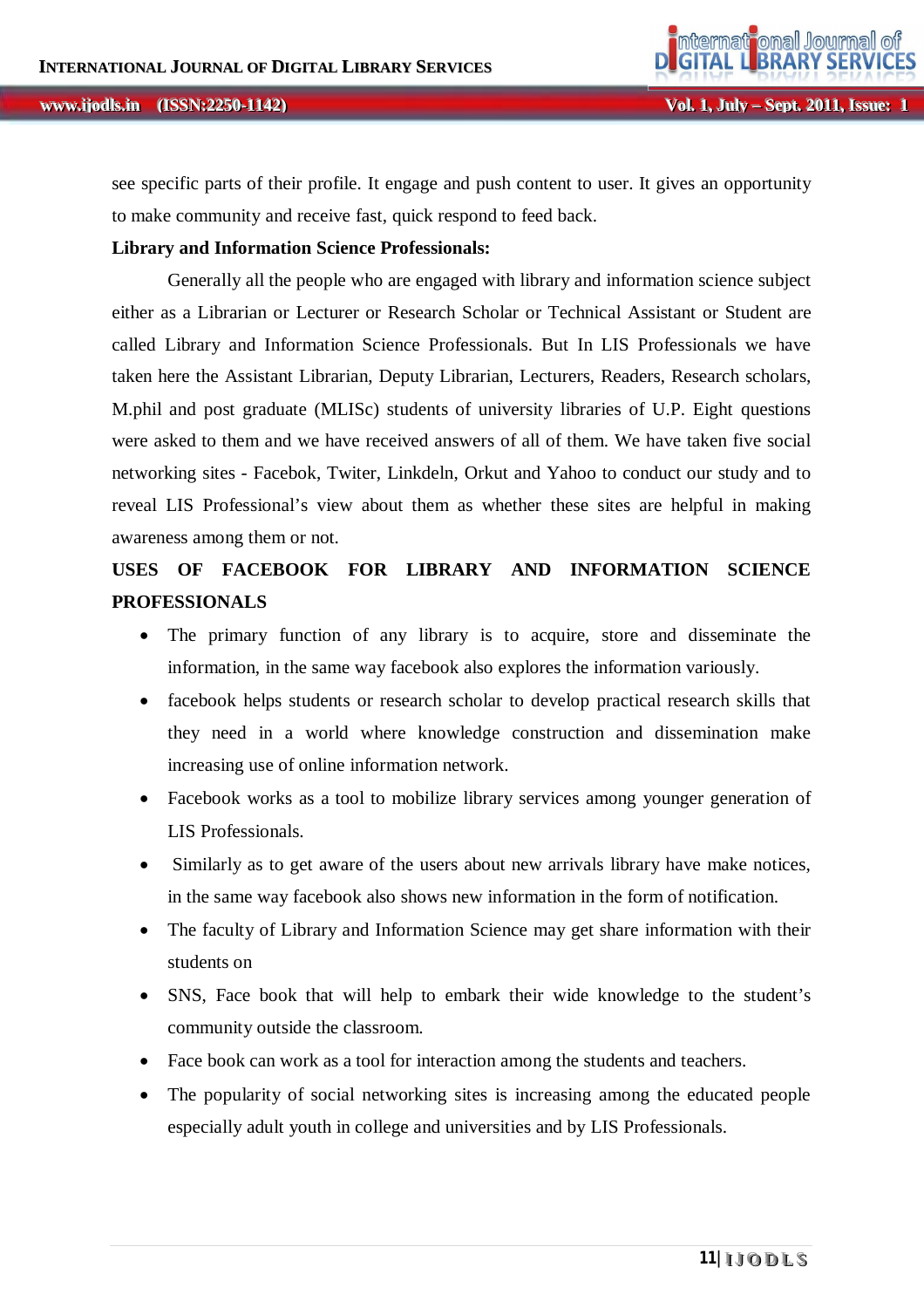#### **Problem Statement:**

There are many studies conducted to find out the impact of social networks on young generation. But the present work is conducted among the Library and Information Science Professionals of University Libraries of U.P. to explore how social networking site Faceboook proves helpful in generating awareness.

#### **REVIEW OF LITERATURE**

Social media, social networking, online communication words used parallely. Zakaria et al (2010) believes that social media applications have already being accepted by young generations as a platform to socialize, collaborate and learn in an informal and flexible manner although their level of involvement and contribution varies significantly. Al-Daihani's study (2010) explores that the majority of MLIS students are aware of social software applications and they make moderate use of blogs, communication tools and social networking sites. Shaheens study among students of the Pakistan reveals that the use of social networking site indicates popularity of facebook.com among these youth more oftenly. The survey of Pew Internet (2010) says that face book is the most commonly used social network among adults. Subramanian, et al (2008) reported the findings of study conducted to understand the role of SNS in college student's lives.The figure and statistics shows how Facebook has a very influential role in the lives of young adults. In present paper the investigator has the aim of exploring how LIS Professionals integrated Faceboook as a tool helpful in generating awareness.

### **OBJECTIVES OF THE STUDY**

- To find out the role of social networking site, Face book in creating awareness among LIS Professionals of University Libraries of U.P.
- To explore LIS Professionals view about its uses and services.
- To identify potential contribution of Face book to fill the gaps among LIS Professionals.
- To identify the methods of data collection and analysis.
- To explore how to retrieve the relevant information with the use of Face book by LIS Professionals.
- To help LIS Professionals to generate a user driven environment and updates user with changing environment.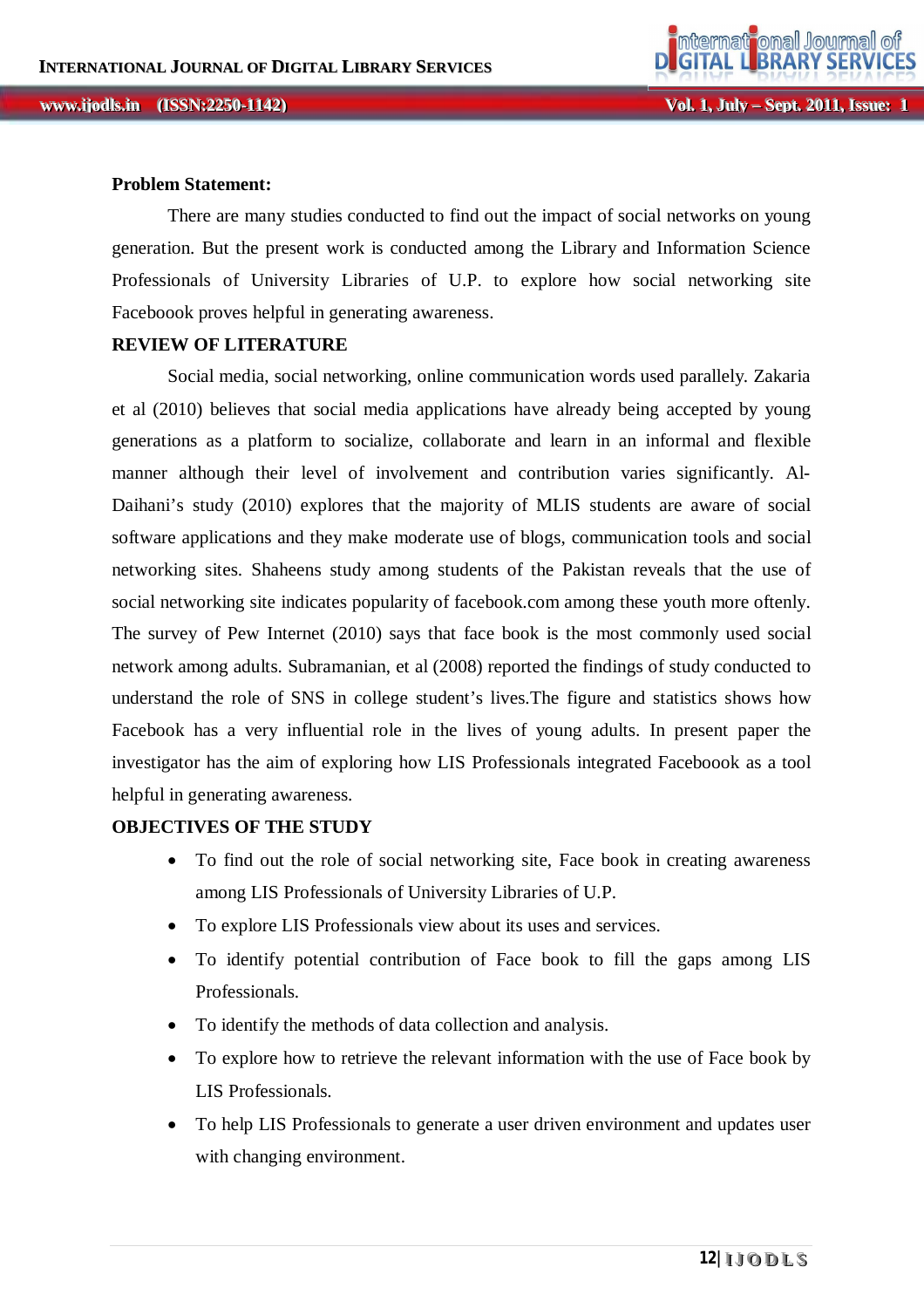

To reveal Problems in the use Face book.

#### **RESEARCH QUESTIONS**

To achieve the above objectives following questions were formulated. RQ1-How do the LIS Professional use social networking sites (SNS)? RQ2- Which social networking site used most-Twitter, Face book, Linkdeln, Orkut and Yahoo by LIS Professionals of University Libraries of U.P? RQ3-What is the frequency of using Face book by LIS Professionals? RQ4-Why LIS Professionals use face book? RQ5- Do the Face book proves helpful in making awareness among LIS Professionals of university libraries of U.P? RQ6- Do the Face book works as a platform to interact among LIS Professionals beyond barriers of location and nationality? RQ7-How much the LIS Professionals Satisfied in the use of Facebook?

RQ8- What are Problems faced in the use of Face book by LIS Professionals?

### **LIMITATIONS:**

The study is limited to LIS Professionals as we want to reveal uses of Face book in developing awareness about current happenings, professional information, job opportunities and educational development.

### **METHODS:**

The study was based on survey as hundred questionnaires were administered among hundred LIS Professionals of university libraries of U.P. randomly. The collected data were analyzed using statistical tools.

### **ANALYSIS OF DATA AND DISCUSSION**

**Table 1: Use of Social Networking Sites (SNS**)

| Gender | No. of respondents | Percentage |
|--------|--------------------|------------|
| Male   | 58                 | 58%        |
| Female |                    | 42%        |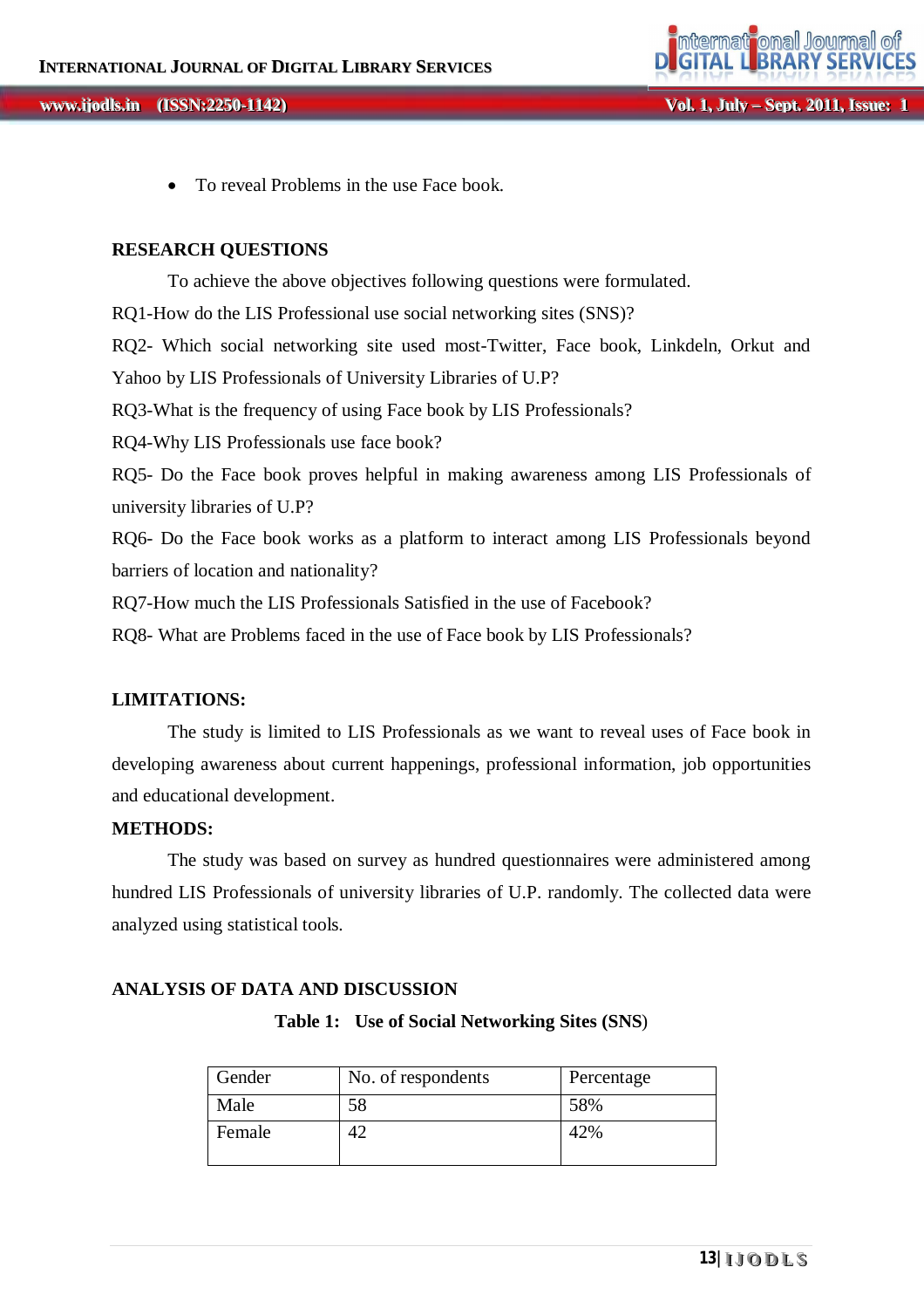The result of this study shows that out of 100 respondents 58 (58%) were female and 42 (42%) were male.

| Name of SNS | No. of respondents | Percentage |
|-------------|--------------------|------------|
| Twitter     | 28                 | 28%        |
| Face book   | 42                 | 42%        |
| Linkdeln    | 12                 | 12%        |
| Orkut       | 10                 | 10%        |
| Yahoo       | 08                 | 08%        |

**Table 2: Most used Social networking site (SNS)**

It is clear from the above table that Face book was the most often used Social networking site among LIS Professionals with 42%, Twitter was the second most used SNS with 28%, LinkedIn recite in third position having 12%,Orkut with 10% and Yahoo was in fifth position with08%.

 **Table 3: Frequency of use Face book**

| Frequency | No. of respondents | Percentage |
|-----------|--------------------|------------|
| Every day | 55                 | 55%        |
| Sometimes | 26                 | 26%        |
| Rarely    |                    | 19%        |

It is observed in the study that 55% LIS Professionals were use Face book everyday, 26% used it sometimes, and 19% rarely used it.

**Table 4: Why do use Face book**

| Reasons                                                     | No. of respondents | Percentage |
|-------------------------------------------------------------|--------------------|------------|
|                                                             |                    |            |
| To express your creativity                                  | 19                 | 19%        |
| To participating in discussions                             | 16                 | 16%        |
| To keep abreast of the latest news and<br>commentaries      | 30                 | 30%        |
| To network to new people as well as<br>your distant friends | -12                | 12%        |
| To get interact professionally                              | 23                 | 23%        |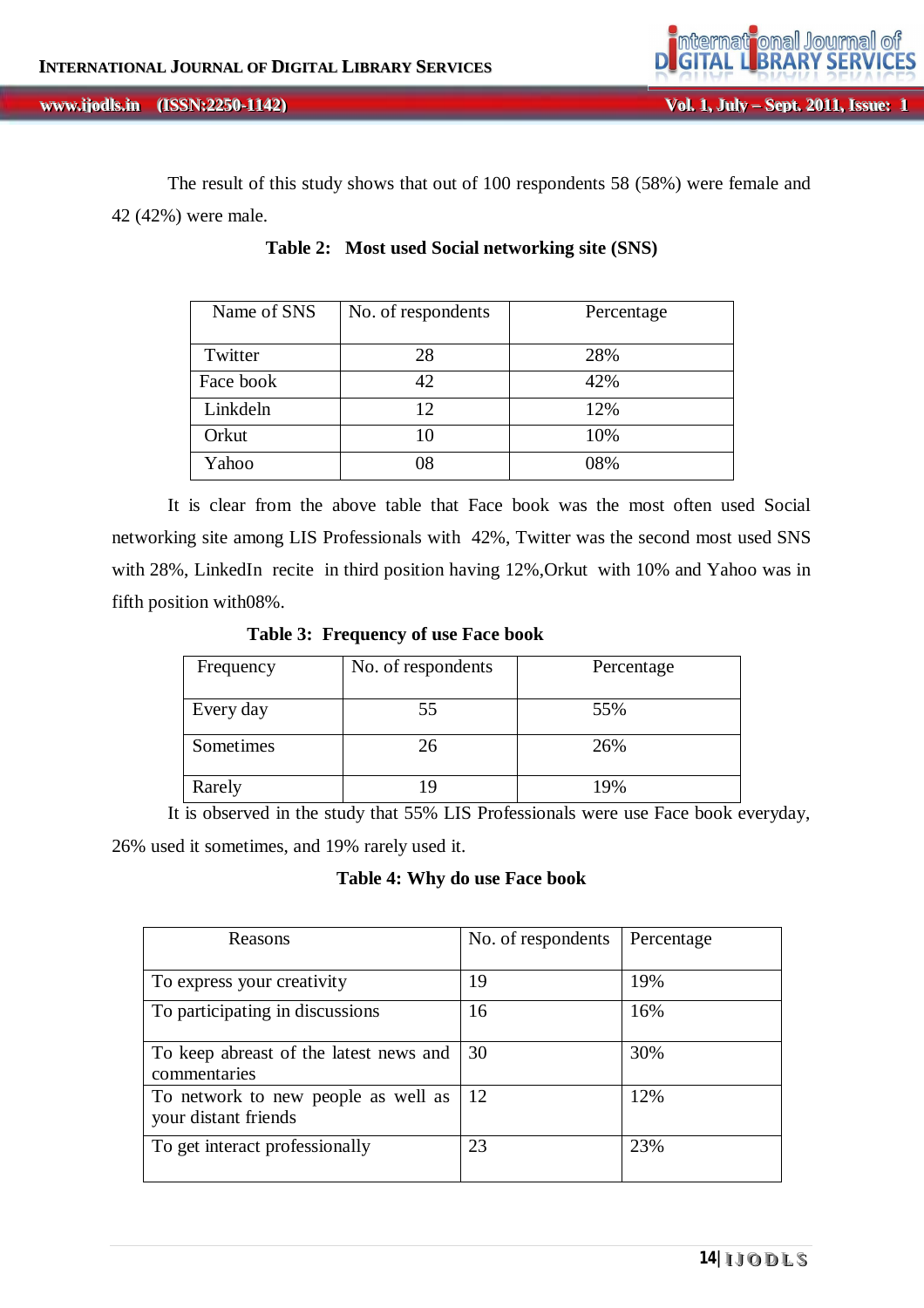It is revealed from the above table that 30% LIS Professionals were use Face book to keep abreast of latest news, 23% used to interact professionally,19% used to express their creativity, 16% used to participate in discussions and 12% used to get networked with new people and distant friends.

| View     | No. of respondents | Percentage |
|----------|--------------------|------------|
| Agree    | 60                 | 60%        |
| Neutral  | 25                 | 25%        |
| Disagree | 15                 | 15%        |

**Table 5: Use of Face book in making awareness**

It is founded that 60% LIS Professionals were agree that Face book proved helpful in making awareness, 25% have the neutral opinion and 15% were disagree with it.

## **Table 6: Face book works as a platform to interact beyond barriers of location and nationality**

| View     | No. of respondents | Percentage |
|----------|--------------------|------------|
| Agree    | 52                 | 52%        |
| Neutral  | 35                 | 35%        |
| Disagree | 13                 | 13%        |

In response to the above question it is founded that 52% LIS Professionals were of the view that Face book actual works as a platform to interact beyond barrier, 35% were neutral and 13% were disagree with it.

**Table 7: Satisfaction level in using Face book** 

| Satisfaction level | No of respondents | Percentage |
|--------------------|-------------------|------------|
| Satisfied          | 53                | 53%        |
| Neutral            | 32                | 32%        |
| Not satisfied      | 15                | 15%        |

The result of the study shows that majority of the respondents were satisfied in the use of Face book with 53%, 32% were neutral and 15% were not satisfied with it.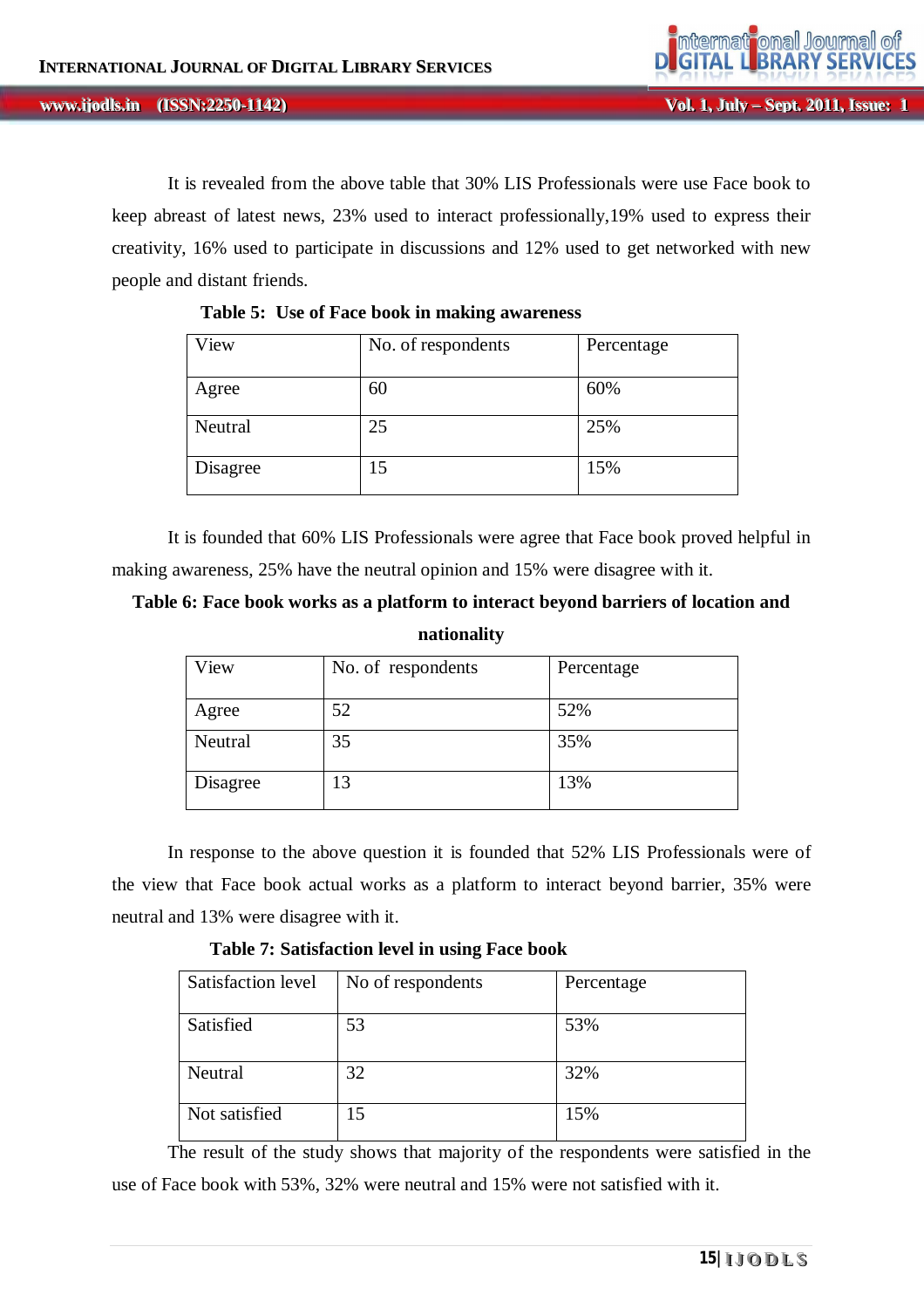**Vol. 1, July – Sept. 2011, Issue: 1** 

| Table 8: Problems in using Face book |  |
|--------------------------------------|--|
|--------------------------------------|--|

| Problems                           |    | Percentage |
|------------------------------------|----|------------|
|                                    |    |            |
| Lack of time                       | 36 | 36%        |
|                                    |    |            |
| Lack of technical support          | 15 | 15%        |
|                                    |    |            |
| No privacy ensured                 | 19 | 19%        |
|                                    |    |            |
| It is not useful for education     | 16 | 16%        |
| It has no role in making awareness | 14 | 14%        |
|                                    |    |            |

Various problems have been mentioned by the respondents among them 36% LIS Professionals were of the view that they lacks time to use Face book, 19% thought that no privacy secured in the use of Face book, 16% have the opinion that it was not useful for educational purpose, 15% were suffer from technical problem and 14% were founded that it plays nor role in making awareness.

### **FINDINGS OF THE STUDY**

- In the above conducted study it was founded that 58% respondents (LIS Professionals) were female and 42% were male.
- Majority of respondent were use Face book among all fifth Social networking sites with 42%.
- 55% LIS Professionals were use Face book every day.
- 30% respondents were use Face book to keep abreast with current news and information.
- 60% respondents were of the opinion that Face book proves helpful in making awareness.
- 52% were agreeing that Face book works as platform to avoid barriers of location and nationality.
- 53% respondents were satisfied with Face book.
- 36% respondents were face lack of time in the use of Face book.

### **CONCLUSION**

Present study is an attempt to examine the effect of environment of social networking site (SNS) Face book in learning followed by as assessment into the awareness and understanding its role to the change learning world. The research was focus on the use of Face book by Library and Information Science Professionals. The uniqueness of this social networking site is to share information among users ranging from highly personal to academic interests of the participants. It is observed that most LIS Professionals are connected to each other by Face book to share experiences, views and participated in creating